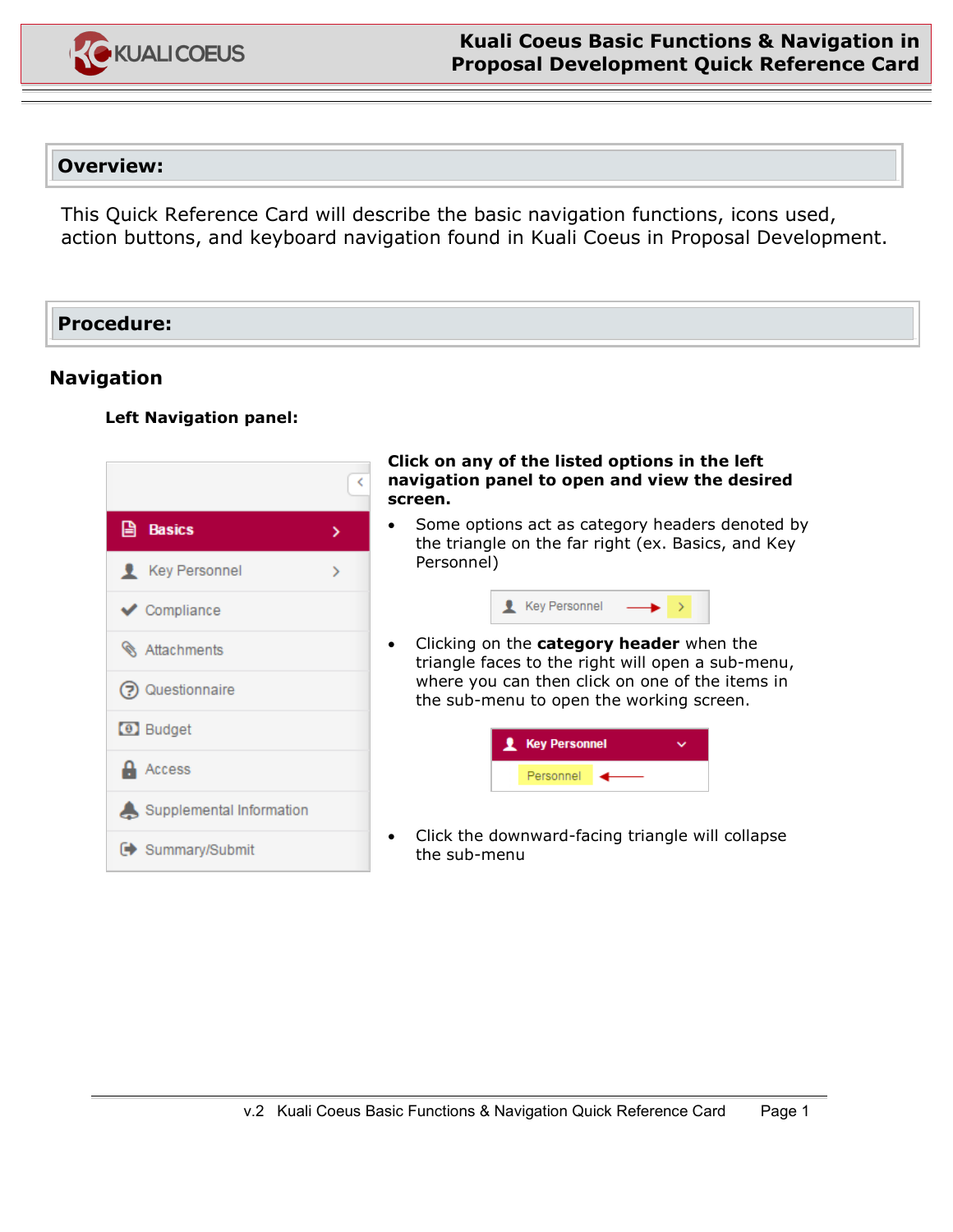

#### **Compressed Left Navigation Icon View:**

| <b>A</b> Basics          |  |
|--------------------------|--|
| <b>Key Personnel</b>     |  |
| Compliance               |  |
| <b>&amp;</b> Attachments |  |
| (?) Questionnaire        |  |
| <b>a</b> Budget          |  |
| <b>Access</b>            |  |
| Supplemental Information |  |
| Summary/Submit           |  |

When screen space is at a premium, you can click on the **leftfacing triangle** at the top of the navigation panel to compress the navigation panel to icon mode.

• When the panel is compressed, clicking on an icon will display a pop-up menu of the available options.



• To expand the navigation panel, simply click the rightfacing triangle at the top of the icon panel

### **Proposal Footer Action Buttons:**



| Click to navigate to the previous listing on the left navigation bar.                                                                  |
|----------------------------------------------------------------------------------------------------------------------------------------|
| Click to save any entered data and to stay on the same screen.                                                                         |
| Click the <b>Save and Continue</b> button to navigate to the next<br>section of the Proposal/Budget as listed in the Navigation Panel. |
| Click to close and exit the proposal.                                                                                                  |
| - Pronosal Footer Action Buttons                                                                                                       |

Table 1 – Proposal Footer Action Buttons